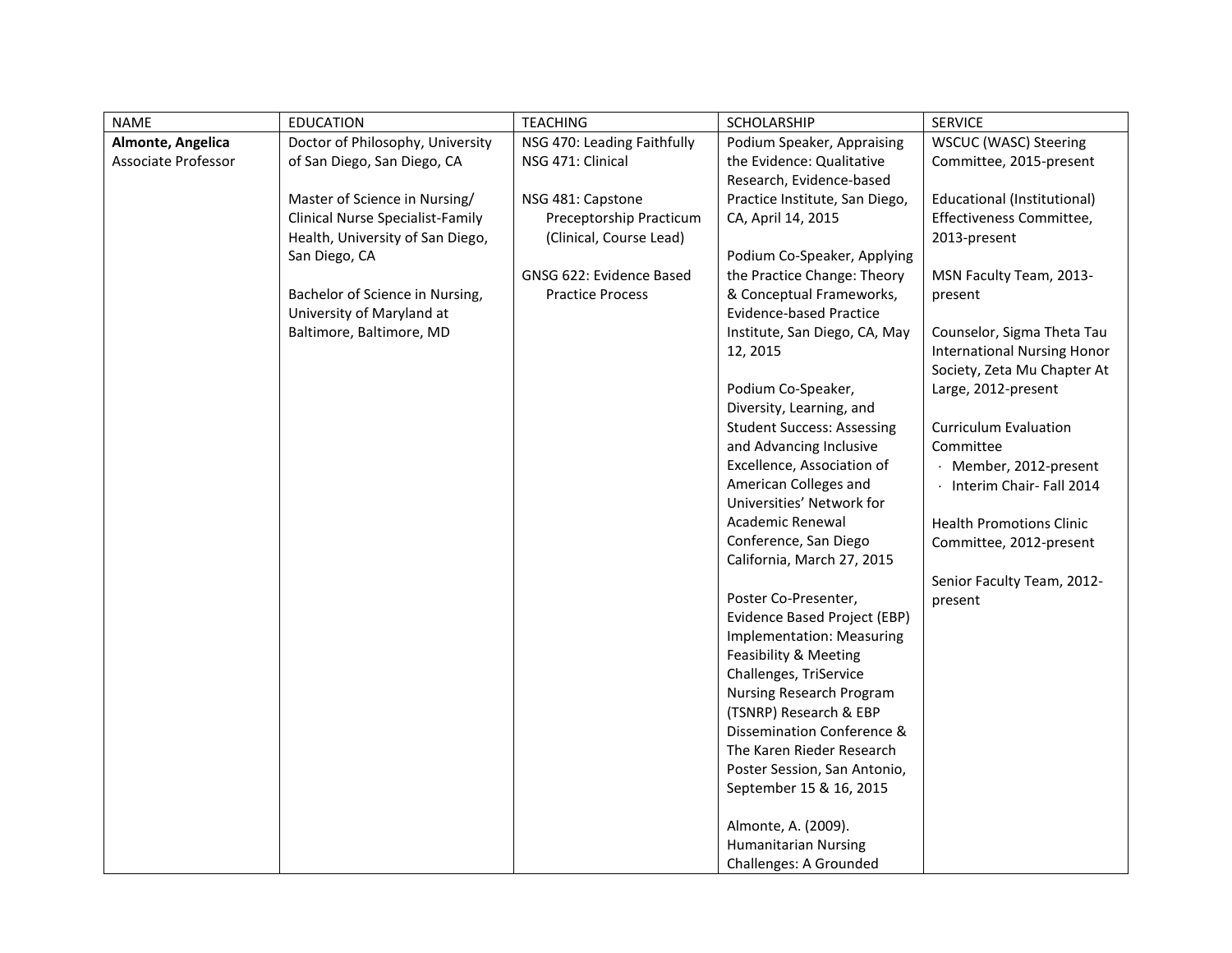| NAME | EDUCATION | <b>TEACHING</b> | SCHOLARSHIP                     | SERVICE |
|------|-----------|-----------------|---------------------------------|---------|
|      |           |                 | Theory, Military                |         |
|      |           |                 | Medicine, 174, 479-485.         |         |
|      |           |                 |                                 |         |
|      |           |                 | Axman, L. (PI) & Almonte, A.    |         |
|      |           |                 | (AI) (2015). Final Report on    |         |
|      |           |                 | USU Grant Project Number        |         |
|      |           |                 | NO8-703,                        |         |
|      |           |                 |                                 |         |
|      |           |                 | NTIS (Accession #PB2015-        |         |
|      |           |                 | 105600), An Evidence-Based      |         |
|      |           |                 | Practice Protocol: Back to      |         |
|      |           |                 | <b>Basics Bundle of Nursing</b> |         |
|      |           |                 | Care. (Submitted for            |         |
|      |           |                 | publication to the TriService   |         |
|      |           |                 | Nursing Research Program.       |         |
|      |           |                 |                                 |         |
|      |           |                 | Silver Spring, MD.)             |         |
|      |           |                 |                                 |         |
|      |           |                 |                                 |         |
|      |           |                 |                                 |         |
|      |           |                 |                                 |         |
|      |           |                 |                                 |         |
|      |           |                 |                                 |         |
|      |           |                 |                                 |         |
|      |           |                 |                                 |         |
|      |           |                 |                                 |         |
|      |           |                 |                                 |         |
|      |           |                 |                                 |         |
|      |           |                 |                                 |         |
|      |           |                 |                                 |         |
|      |           |                 |                                 |         |
|      |           |                 |                                 |         |
|      |           |                 |                                 |         |
|      |           |                 |                                 |         |
|      |           |                 |                                 |         |
|      |           |                 |                                 |         |
|      |           |                 |                                 |         |
|      |           |                 |                                 |         |
|      |           |                 |                                 |         |
|      |           |                 |                                 |         |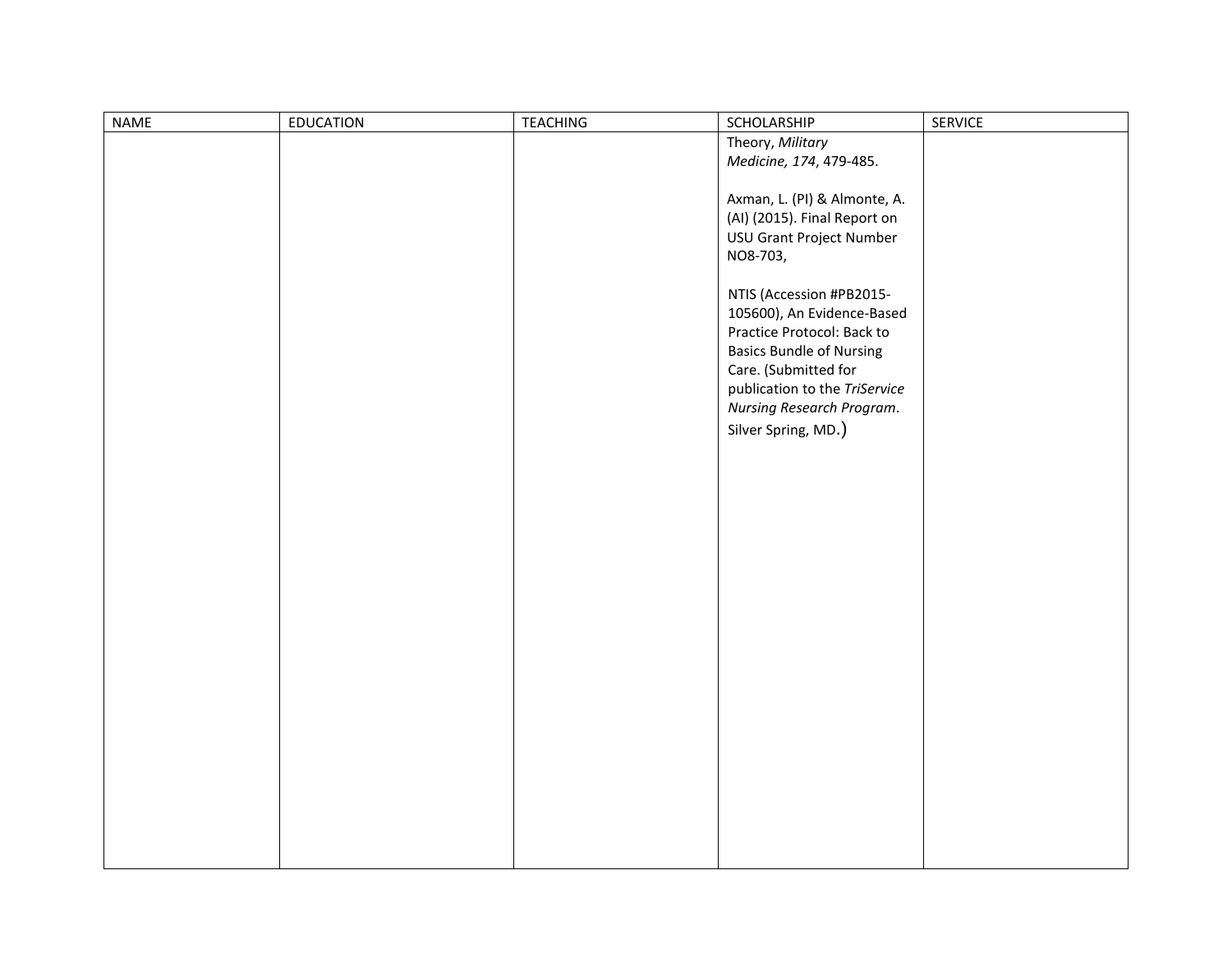| NAME                | <b>EDUCATION</b>                | <b>TEACHING</b>          | SCHOLARSHIP | <b>SERVICE</b>                 |
|---------------------|---------------------------------|--------------------------|-------------|--------------------------------|
| Helgesen, Kathleen  | Doctor of Nursing Practice (in  | NSG250: Adult Health I   |             | <b>Graduate and Extended</b>   |
| Assistant Professor | progress), California State     | NSG251: Clinical         |             | Studies Committee, 2015        |
|                     | University Fresno, Fresno, CA   |                          |             |                                |
|                     |                                 | NSG 260: Adult Health II |             | Sophomore Faculty Team,        |
|                     | Master of Science in Nursing/   | NSG 261: Clinical        |             | 2014                           |
|                     | Pediatrics, Advanced Practice   |                          |             |                                |
|                     | Nursing, Duke University,       | NSG 270: Pharmacology    |             | <b>Health Promotion Center</b> |
|                     | Durham, NC                      |                          |             | Committee, 2014                |
|                     |                                 |                          |             |                                |
|                     | Bachelor of Science in Nursing, |                          |             | Curriculum and Evaluation      |
|                     | Point Loma Nazarene University, |                          |             | Committee, 2014                |
|                     | San Diego, CA                   |                          |             |                                |
|                     |                                 |                          |             |                                |
|                     |                                 |                          |             |                                |
|                     |                                 |                          |             |                                |
|                     |                                 |                          |             |                                |
|                     |                                 |                          |             |                                |
|                     |                                 |                          |             |                                |
|                     |                                 |                          |             |                                |
|                     |                                 |                          |             |                                |
|                     |                                 |                          |             |                                |
|                     |                                 |                          |             |                                |
|                     |                                 |                          |             |                                |
|                     |                                 |                          |             |                                |
|                     |                                 |                          |             |                                |
|                     |                                 |                          |             |                                |
|                     |                                 |                          |             |                                |
|                     |                                 |                          |             |                                |
|                     |                                 |                          |             |                                |
|                     |                                 |                          |             |                                |
|                     |                                 |                          |             |                                |
|                     |                                 |                          |             |                                |
|                     |                                 |                          |             |                                |
|                     |                                 |                          |             |                                |
|                     |                                 |                          |             |                                |
|                     |                                 |                          |             |                                |
|                     |                                 |                          |             |                                |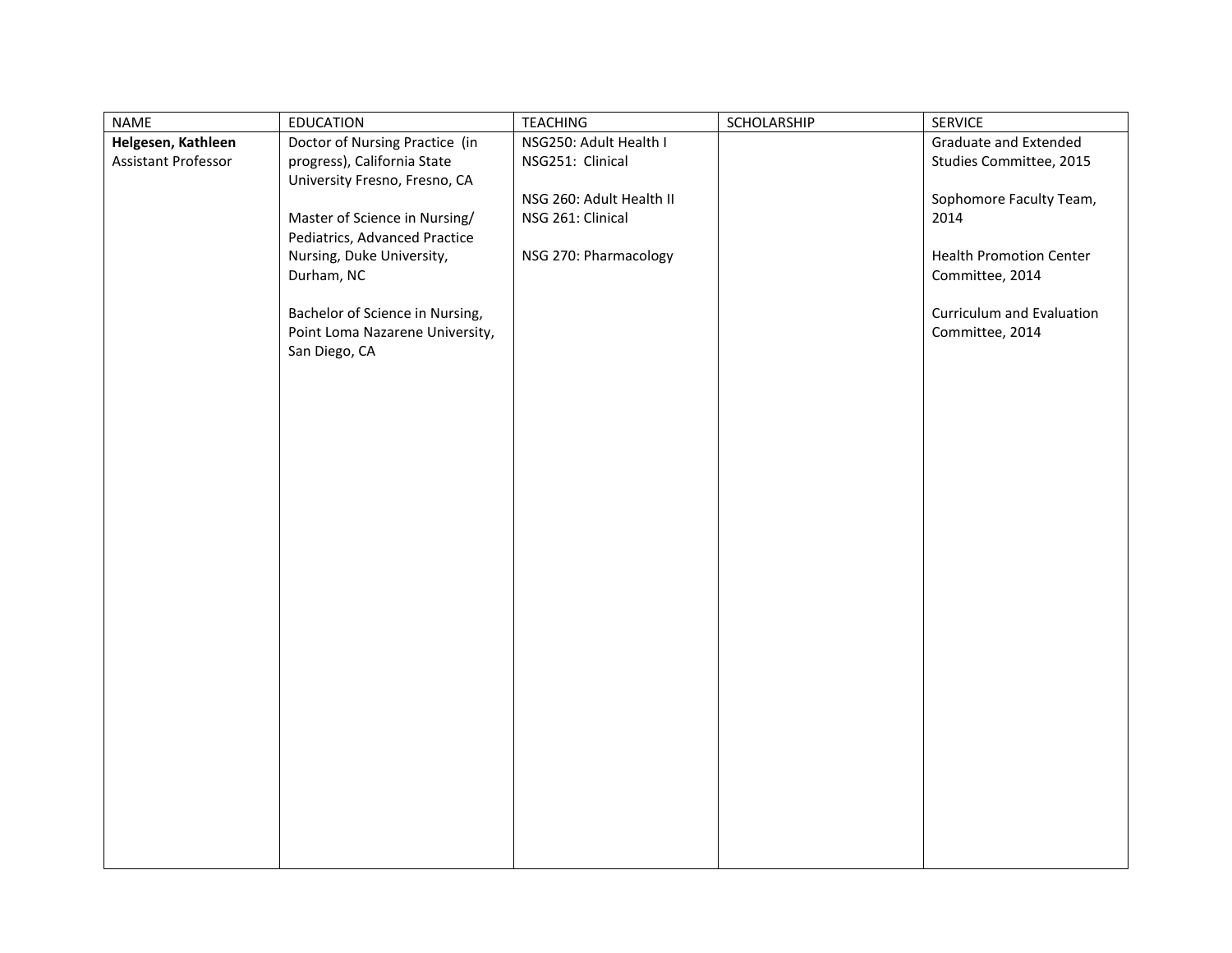| <b>NAME</b>            | <b>EDUCATION</b>                    | <b>TEACHING</b>                   | SCHOLARSHIP                    | <b>SERVICE</b>                    |
|------------------------|-------------------------------------|-----------------------------------|--------------------------------|-----------------------------------|
| Hensley, Linda         | Doctor of Nursing Practice,         | NSG150: Caring Faithfully         | Development of DNP             | <b>Associated Student Affairs</b> |
| Associate Dean,        | Brandman University, Irvine, CA     |                                   | capstone course (4             | Committee Chairperson             |
| Undergraduate Program, |                                     | NSG250: Adult Health I            | semesters) for proposed DNP    | (ASAC), with responsibilities     |
| Assistant Professor    | Masters of Science Nursing/         | NSG251: Clinical                  | hybrid program at PLNU-peer    | for self-study preparation        |
|                        | Clinical Nurse Specialist, Point    |                                   | reviewed                       |                                   |
|                        | Loma Nazarene University, San       | NSG 260: Adult Health II          |                                | <b>Student Development</b>        |
|                        | Diego, CA                           | NSG 261: Clinical                 | Oral presentation of           | Committee participant:            |
|                        |                                     |                                   | dissertation findings to Sharp | University                        |
|                        | Bachelor of Science Nursing, San    | GNSG624L:                         | Healthcare                     |                                   |
|                        | Jose State University, San Jose, CA | Adult/Gerontology CNS<br>Clinical |                                | MSN committee member              |
|                        |                                     |                                   |                                | Selection committee:              |
|                        |                                     |                                   |                                | Incoming sophomore                |
|                        |                                     |                                   |                                | students                          |
|                        |                                     |                                   |                                |                                   |
|                        |                                     |                                   |                                |                                   |
|                        |                                     |                                   |                                |                                   |
|                        |                                     |                                   |                                |                                   |
|                        |                                     |                                   |                                |                                   |
|                        |                                     |                                   |                                |                                   |
|                        |                                     |                                   |                                |                                   |
|                        |                                     |                                   |                                |                                   |
|                        |                                     |                                   |                                |                                   |
|                        |                                     |                                   |                                |                                   |
|                        |                                     |                                   |                                |                                   |
|                        |                                     |                                   |                                |                                   |
|                        |                                     |                                   |                                |                                   |
|                        |                                     |                                   |                                |                                   |
|                        |                                     |                                   |                                |                                   |
|                        |                                     |                                   |                                |                                   |
|                        |                                     |                                   |                                |                                   |
|                        |                                     |                                   |                                |                                   |
|                        |                                     |                                   |                                |                                   |
|                        |                                     |                                   |                                |                                   |
|                        |                                     |                                   |                                |                                   |
|                        |                                     |                                   |                                |                                   |
|                        |                                     |                                   |                                |                                   |
|                        |                                     |                                   |                                |                                   |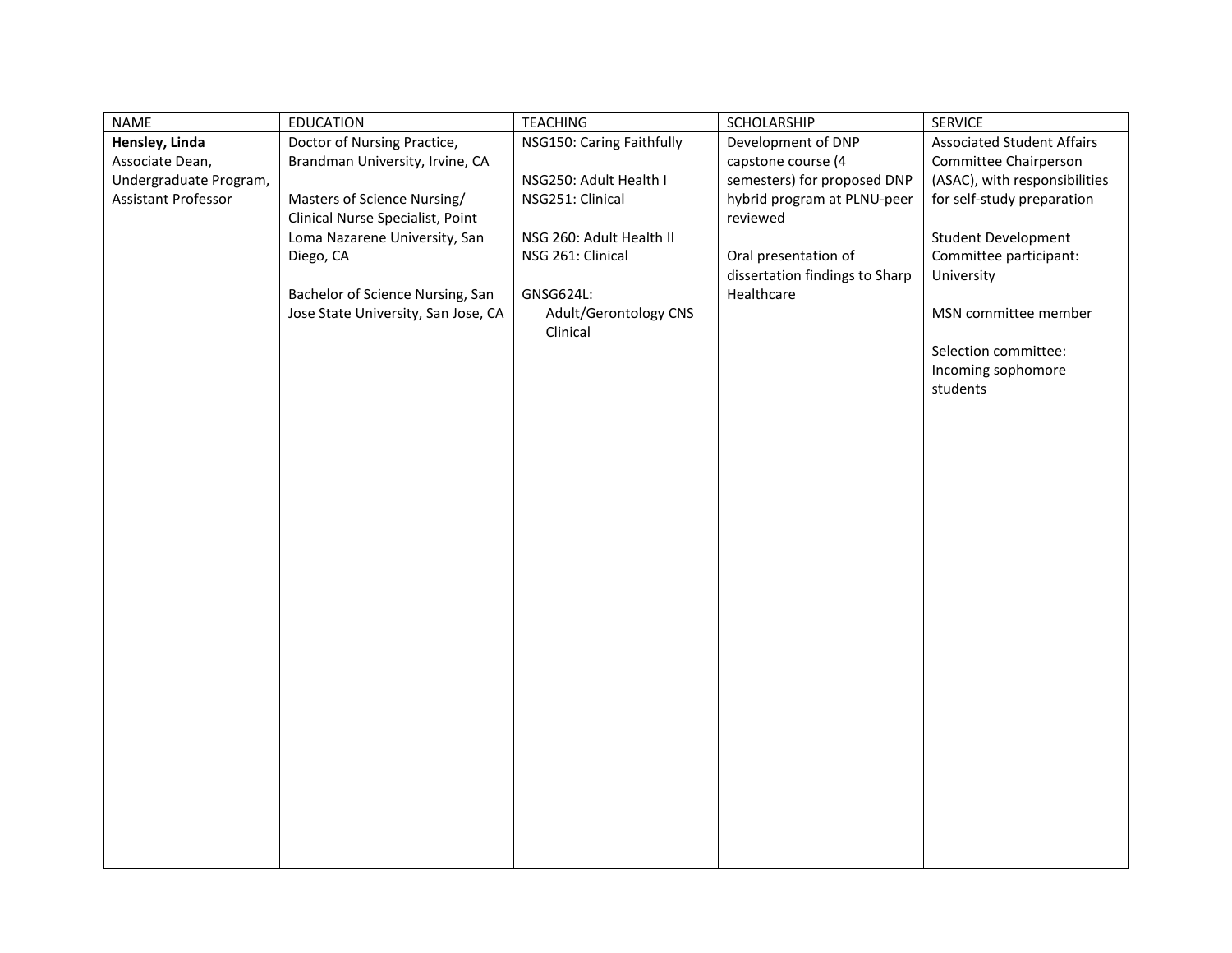| <b>NAME</b><br><b>EDUCATION</b><br><b>TEACHING</b>                                                                                                                                                                                                                                                                                                                                                                                                              | SCHOLARSHIP<br><b>SERVICE</b>                                                                                                                                                                                                                                                                                        |
|-----------------------------------------------------------------------------------------------------------------------------------------------------------------------------------------------------------------------------------------------------------------------------------------------------------------------------------------------------------------------------------------------------------------------------------------------------------------|----------------------------------------------------------------------------------------------------------------------------------------------------------------------------------------------------------------------------------------------------------------------------------------------------------------------|
| Kelford, Michelle<br>Master of Science Degree in<br>NSG250: Adult Health<br>Assistant Professor<br>Nursing Education, Virginia<br>Commonwealth University,<br>NSG 260: Adult Health II<br>Richmond VA<br>NSG270: Pharmacology<br>Bachelor of Science in Nursing,<br>Virginia Commonwealth<br><b>Clinical Simulation Lab</b><br>University, Richmond VA<br>Coordinator<br>Associate Degree of Science in<br>Nursing, Community College of<br>Morris, Randolph NJ | California Nursing Student<br>Association-Point Loma<br>(CNSA-PL) faculty advisor,<br>2014-present<br>Academic & Student Affairs<br>Committee member, 2013-<br>present<br>Sophomore Faculty Team,<br>2013-present<br>Honors Project advisor,<br>2014/15<br><b>Faculty Governance</b><br>Committee member,<br>2015/16 |
|                                                                                                                                                                                                                                                                                                                                                                                                                                                                 |                                                                                                                                                                                                                                                                                                                      |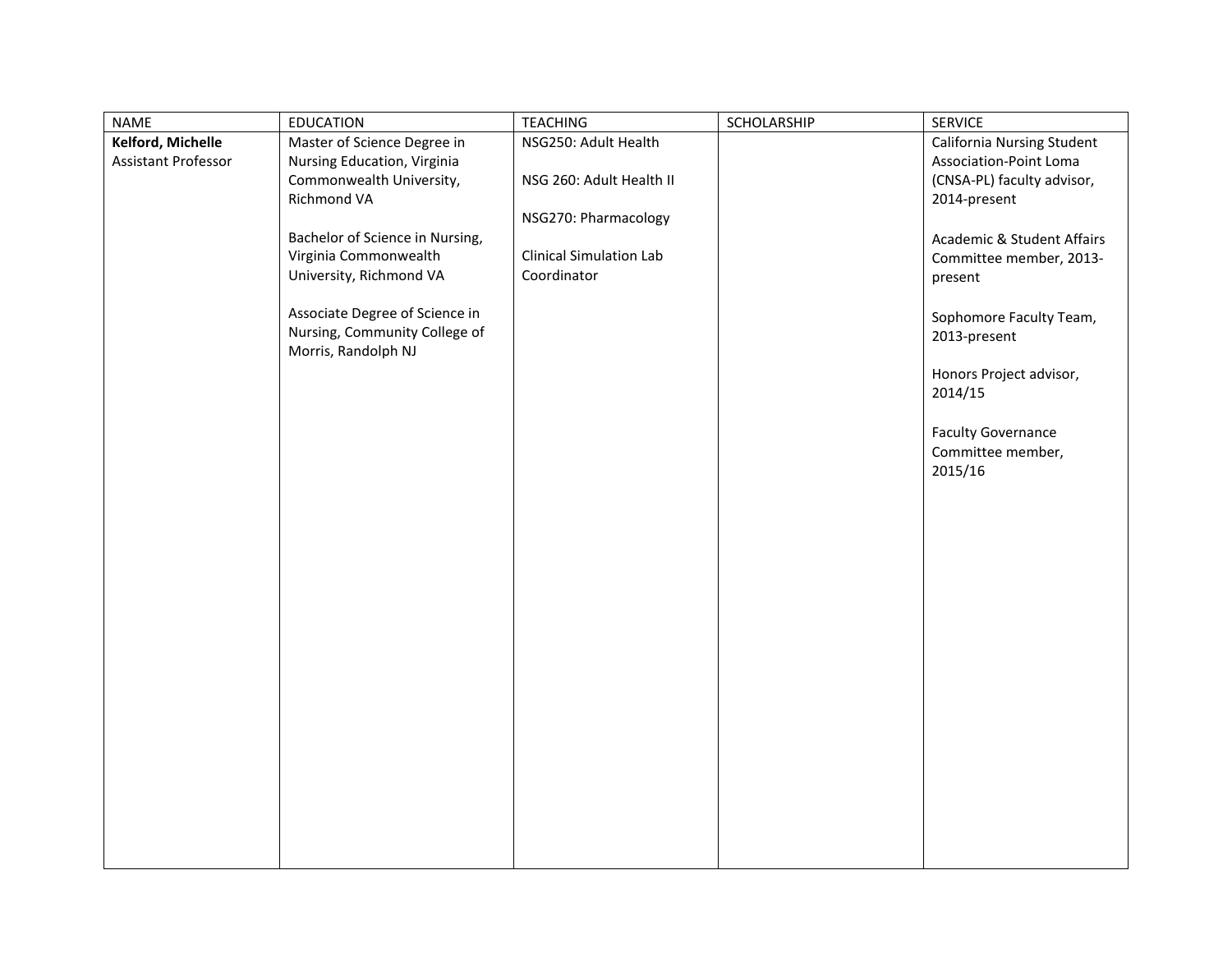| <b>NAME</b>         | <b>EDUCATION</b>                                                  | <b>TEACHING</b>           | SCHOLARSHIP                       | <b>SERVICE</b>                        |
|---------------------|-------------------------------------------------------------------|---------------------------|-----------------------------------|---------------------------------------|
| Lambert, Kris       | Doctor of Philosophy, University                                  | NSG 450: Community Mental | A New Paradigm in                 | Community Living Covenant             |
| Associate Professor | of San Diego, San Diego, CA                                       | <b>Health Nursing</b>     | Nursing Education. Rare           | Draft Workgroup, 2013                 |
|                     |                                                                   | NSG 451: Clinical         | Event Training: Student-          |                                       |
|                     | Master of Science in Nursing,                                     |                           | Directed High Risk                | LEAP Program Professor,               |
|                     | University of San Diego, San                                      | PSY101: Psychology of     | Scenario in the                   | 2012                                  |
|                     | Diego, CA                                                         | Personal Development      | Psychiatric Mental Health         |                                       |
|                     |                                                                   |                           | Acute Care Setting. Poster        | Open Doors: Group for                 |
|                     | Bachelor of Arts in Psychology,                                   |                           | Presentation. American            | Young Women, 2010-2012                |
|                     | Antioch University, Los Angeles,                                  |                           | <b>Psychiatric Nurses</b>         | <b>Academic &amp; Student Affairs</b> |
|                     | CA                                                                |                           | Association 27th                  |                                       |
|                     |                                                                   |                           | Annual Conference, San            | Committee, 2011-2012                  |
|                     | Associate of Science in Nursing,<br>Mount St. Mary's College, Los |                           | Antonio, Texas. October,<br>2013. | Sigma Theta Tau: Zeta Mu              |
|                     | Angeles, CA                                                       |                           |                                   | Faculty Counselor, 2011-              |
|                     |                                                                   |                           | Chandler, G., Lambert, K.,        | 2013                                  |
|                     |                                                                   |                           | & Limandri, B. (2013).            |                                       |
|                     |                                                                   |                           | Integrating recovery              |                                       |
|                     |                                                                   |                           | principles for                    |                                       |
|                     |                                                                   |                           | undergraduate educators.          |                                       |
|                     |                                                                   |                           | Tools and strategies.             |                                       |
|                     |                                                                   |                           | Webinar: American                 |                                       |
|                     |                                                                   |                           | <b>Psychiatric Nurses</b>         |                                       |
|                     |                                                                   |                           | Association @                     |                                       |
|                     |                                                                   |                           | www.apna.org.                     |                                       |
|                     |                                                                   |                           |                                   |                                       |
|                     |                                                                   |                           | Using the Language of             |                                       |
|                     |                                                                   |                           | Recovery in the Acute Care        |                                       |
|                     |                                                                   |                           | Setting. The Many Facets of       |                                       |
|                     |                                                                   |                           | Trauma and the Common             |                                       |
|                     |                                                                   |                           | Paths to Recovery Key             |                                       |
|                     |                                                                   |                           | Note Speaker:                     |                                       |
|                     |                                                                   |                           | Mayo Clinic. Rochester, MN        |                                       |
|                     |                                                                   |                           | July 2013.                        |                                       |
|                     |                                                                   |                           |                                   |                                       |
|                     |                                                                   |                           | Bending the Light:                |                                       |
|                     |                                                                   |                           | Recovery Oriented                 |                                       |
|                     |                                                                   |                           | Practice in the Acute Care        |                                       |
|                     |                                                                   |                           | Setting - Visiting Scholar,       |                                       |
|                     |                                                                   |                           | McLean Hospital, Boston,          |                                       |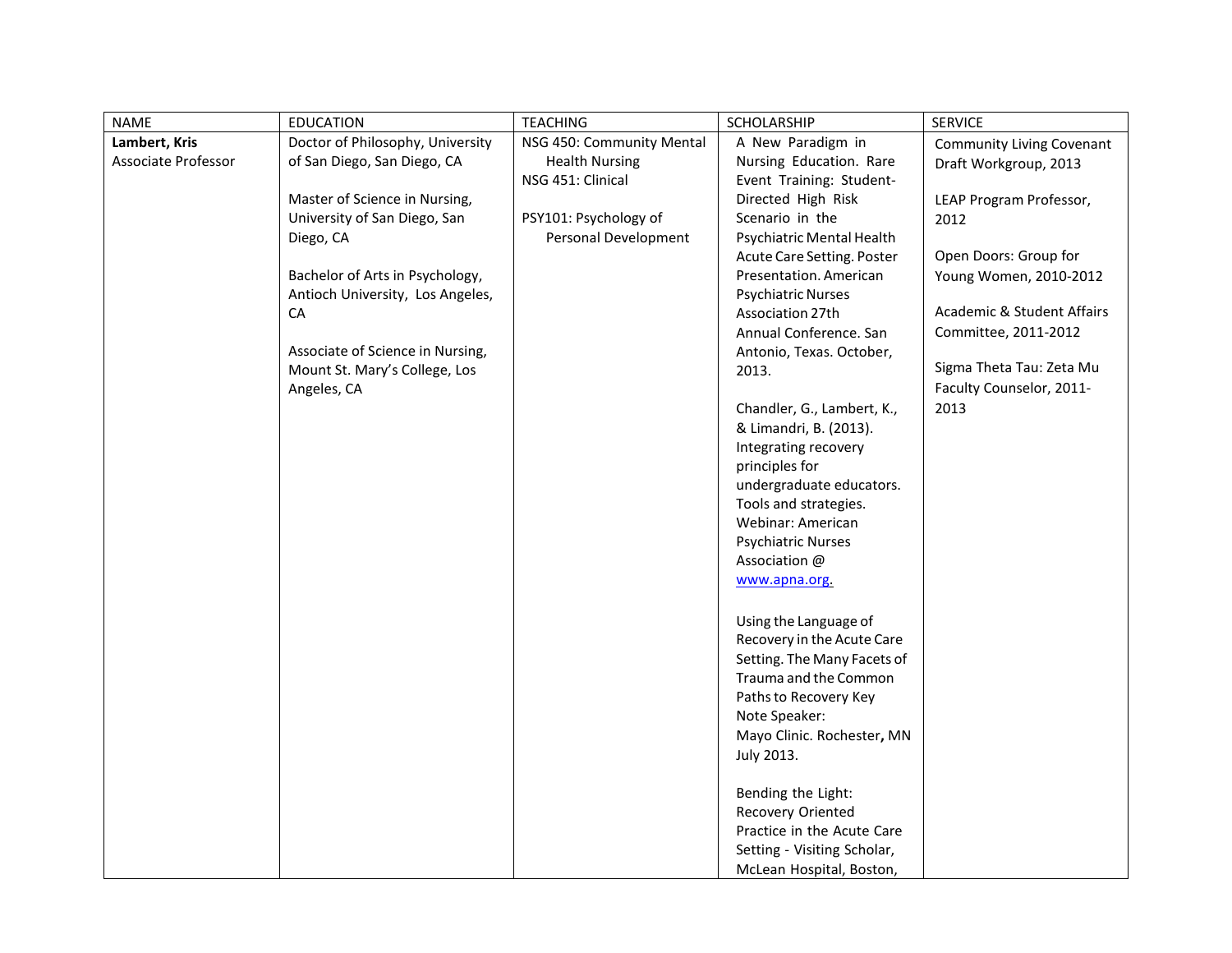| <b>NAME</b> | <b>EDUCATION</b> | <b>TEACHING</b> | <b>SCHOLARSHIP</b>               | <b>SERVICE</b> |
|-------------|------------------|-----------------|----------------------------------|----------------|
|             |                  |                 | MA, December 2012                |                |
|             |                  |                 |                                  |                |
|             |                  |                 | Magic Mirror on the Wall:        |                |
|             |                  |                 | <b>Using Reflective Practice</b> |                |
|             |                  |                 | and the Theme of Hope to         |                |
|             |                  |                 | Reduce the Stigma of             |                |
|             |                  |                 | <b>Mental Illness and Mental</b> |                |
|             |                  |                 | Health Nursing: An               |                |
|             |                  |                 | Innovative Student-              |                |
|             |                  |                 | Centered Approach to             |                |
|             |                  |                 | Preparing the Next               |                |
|             |                  |                 | Generation of Psychiatric        |                |
|             |                  |                 | Mental Health Nurses -           |                |
|             |                  |                 | Poster Presentation,             |                |
|             |                  |                 | American Psychiatric             |                |
|             |                  |                 | <b>Nurses Association Annual</b> |                |
|             |                  |                 | Conference, Pittsburg, PA,       |                |
|             |                  |                 | November 2012                    |                |
|             |                  |                 |                                  |                |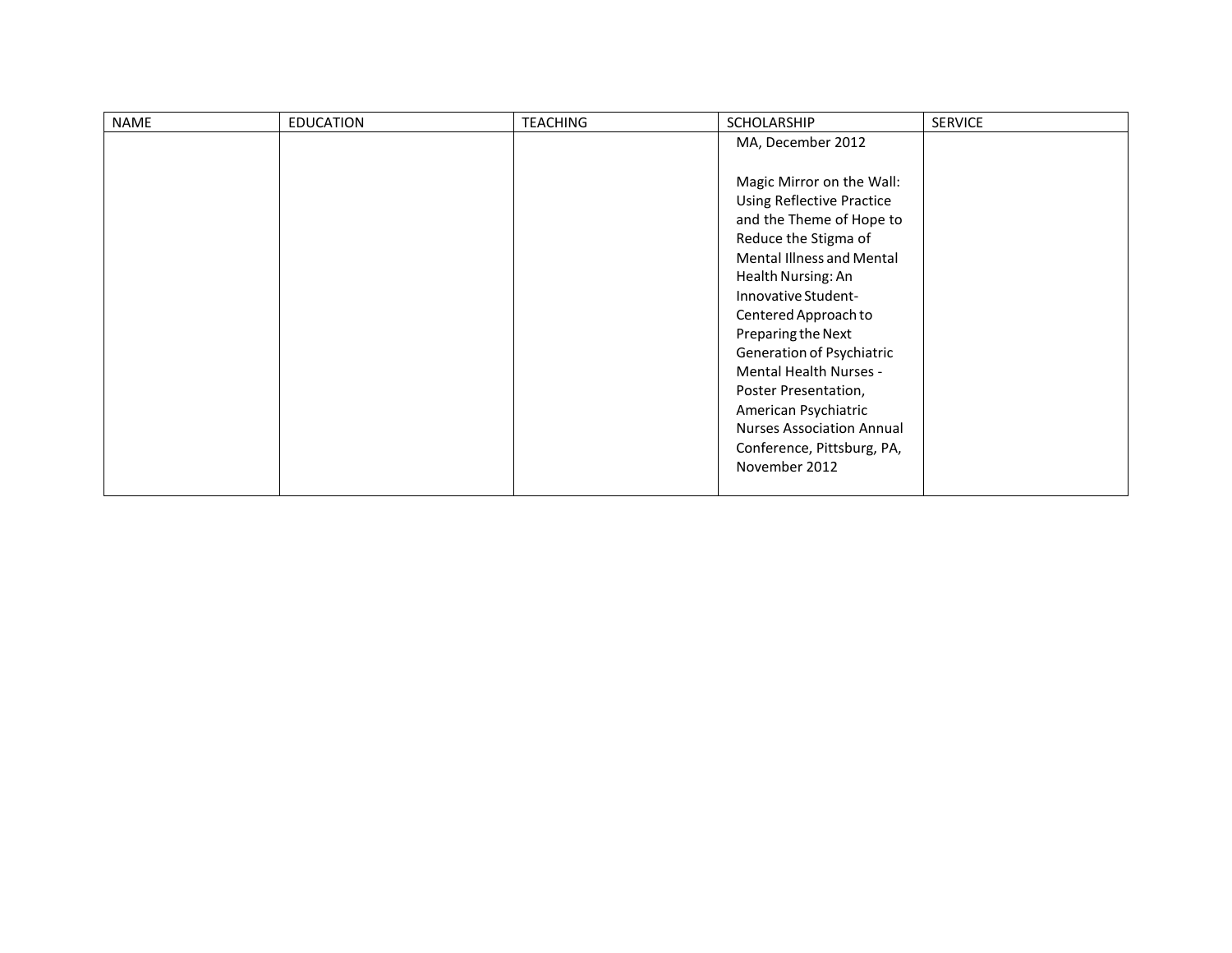| <b>NAME</b>                 | <b>EDUCATION</b>               | <b>TEACHING</b>              | SCHOLARSHIP                    | <b>SERVICE</b>                     |
|-----------------------------|--------------------------------|------------------------------|--------------------------------|------------------------------------|
| Maiden, Jeanne              | Doctor of Philosophy,          | NSG 341: Adult Health III    | Maiden, J. (2014).             | <b>Institution Effectiveness</b>   |
| Associate Dean, Graduate    | University of San Diego, San   | Clinical                     | Compassion fatigue in          | Committee, 2006-2008               |
| Programs, School of Nursing | Diego, CA                      |                              | corrections. American Jails,   |                                    |
| Tenured                     |                                | NSG 399: Nursing Research    | May/June 35-38.                | Faculty Council, 2010              |
|                             | Master of Science in Nursing/  |                              |                                |                                    |
|                             | Clinical Nurse Specialist-     | NSG 471: Nursing Leadership  | Rubin, C., Bavin, R., Wessels, | Graduate Writing Taskforce,        |
|                             | Critical Care, San Diego State | Clinical                     | E., McGowan, B., Downer, S.,   | 2011                               |
|                             | University, San Diego, CA      |                              | Maiden, J., (2013)             |                                    |
|                             |                                | GNSG 600: CNS Role           | Chlorhexidine Gluconate: To    | <b>Distance Education Delivery</b> |
|                             | Bachelor of Science in         | Acquisition                  | bathe or not to bathe.         | Taskforce, 2011                    |
|                             | Nursing, National University,  |                              | <b>Critical Care Nursing</b>   |                                    |
|                             | San Diego, CA                  | GNSG 602: Leading Faithfully | Quarterly 36 (2): 1-4.         | MSN Committee Chair, 2010-         |
|                             |                                |                              |                                | present                            |
|                             |                                | GNSG 603: Health Care Policy | Maiden, J., Georges, J.,       |                                    |
|                             |                                | and Ethics                   | Connelly, C. (2011). Moral     | Graduate and Extended              |
|                             |                                |                              | distress, compassion fatigue,  | Studies Committee, 2011-           |
|                             |                                | GNSG 624:                    | and perceptions about          | present                            |
|                             |                                | Adult/Gerontology CNS        | medication errors in certified |                                    |
|                             |                                | Role Acquisition             | critical care nurses.          | Tenure Committee, 2012-            |
|                             |                                | GNSG 624L: Clinical          | Dimensions in Critical Care    | present                            |
|                             |                                |                              | Nursing 2011 30 (6):339-345.   |                                    |
|                             |                                | <b>GNSG 695: MSN</b>         |                                |                                    |
|                             |                                | Comprehensive Exam           |                                |                                    |
|                             |                                | Capstone Project             |                                |                                    |
|                             |                                |                              |                                |                                    |
|                             |                                |                              |                                |                                    |
|                             |                                |                              |                                |                                    |
|                             |                                |                              |                                |                                    |
|                             |                                |                              |                                |                                    |
|                             |                                |                              |                                |                                    |
|                             |                                |                              |                                |                                    |
|                             |                                |                              |                                |                                    |
|                             |                                |                              |                                |                                    |
|                             |                                |                              |                                |                                    |
|                             |                                |                              |                                |                                    |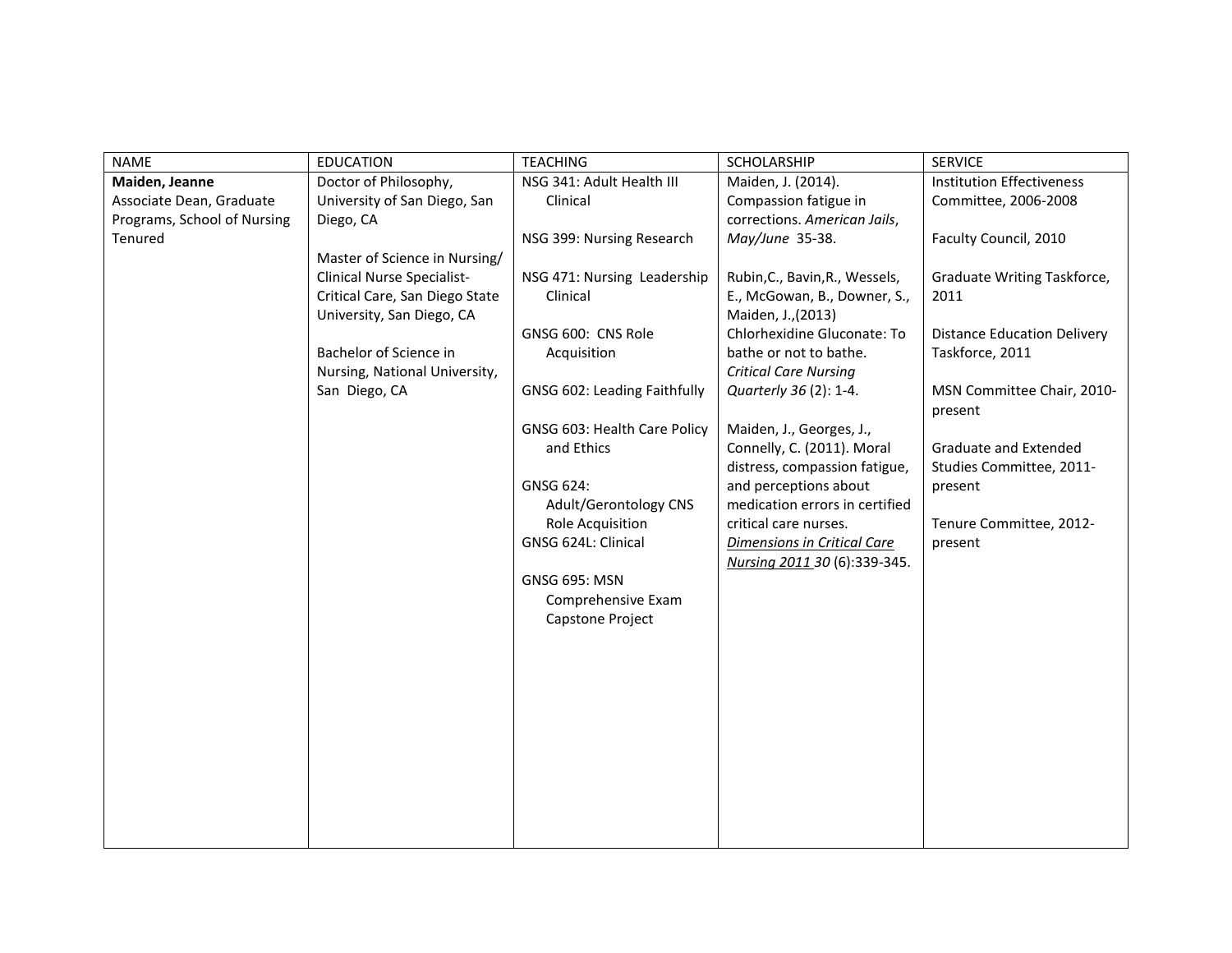| <b>NAME</b>              | <b>EDUCATION</b>              | <b>TEACHING</b>           | SCHOLARSHIP                                            | <b>SERVICE</b>                                 |
|--------------------------|-------------------------------|---------------------------|--------------------------------------------------------|------------------------------------------------|
| Natipagon-Shah, Bulaporn | Doctor of Philosophy in       | NSG 340: Adult Health III | Natipagon-Shah, B. & Clark, J.                         | Assisted in the ELM program                    |
| Associate Professor      | Nursing, University of San    | NSG 341: Clinical         | M. (2011). Factors                                     | evaluation and accreditation                   |
|                          | Diego, San Diego, CA          |                           | Influencing Mammography                                | to CCNE                                        |
|                          |                               | NSG 399: Nursing Research | <b>Screening Participation</b>                         |                                                |
|                          | Master of Science in Nursing  |                           | among Thai Women in                                    | Assisted in curriculum                         |
|                          | (Nursing Education),          |                           | Southern California. In A.                             | revision and courses                           |
|                          | Duquesne University,          |                           | Palmetti, & R. Roux (Eds.),                            | development to be used in                      |
|                          | Pittsburg, PA                 |                           | Mammography: Screening,                                | the ELM program                                |
|                          |                               |                           | Results and Risks (pp.1-43).                           |                                                |
|                          | Bachelor of Science in        |                           | Nova Science Pub Inc.                                  | Served as member of the                        |
|                          | Nursing (Major in Midwifery), |                           |                                                        | school of nursing research                     |
|                          | <b>Buddhajinaraj Nursing</b>  |                           | 2010 California Breast Cancer                          | committee for planning and                     |
|                          | College, Thailand             |                           | Research Program, Oakland,                             | developing projects                            |
|                          |                               |                           | CA. Poster presentation                                |                                                |
|                          |                               |                           | "Factors                                               | Served as member of                            |
|                          |                               |                           | influencing Thai immigrant                             | research symposium and DLS                     |
|                          |                               |                           | women's participation in                               | committee for organizing                       |
|                          |                               |                           | mammography screening"                                 | annual Sigma Theta Tau                         |
|                          |                               |                           |                                                        | International Iota Sigma                       |
|                          |                               |                           | 2010 Azusa Pacific University                          | Chapter Research                               |
|                          |                               |                           | School of Nursing and lota                             | Symposium on reviewing                         |
|                          |                               |                           | Sigma. The 6th Annual                                  | abstracts and organizing                       |
|                          |                               |                           | Research Day                                           | posters presentation and<br>evaluation session |
|                          |                               |                           | Conference, Azusa, CA.<br>Podium Presentation entitled |                                                |
|                          |                               |                           | "Factors influencing Thai                              | Advised second-degree                          |
|                          |                               |                           | immigrant women's                                      | nursing students (adult                        |
|                          |                               |                           |                                                        | learners) from multicultural                   |
|                          |                               |                           | participation in<br>mammography screening"             | backgrounds                                    |
|                          |                               |                           |                                                        |                                                |
|                          |                               |                           |                                                        | Advised graduate students                      |
|                          |                               |                           |                                                        | on their research proposal                     |
|                          |                               |                           |                                                        | and abstracts for submission                   |
|                          |                               |                           |                                                        | to local and regional nursing                  |
|                          |                               |                           |                                                        | professional conferences                       |
|                          |                               |                           |                                                        | including Iota Sigma Chapter                   |
|                          |                               |                           |                                                        | Annual Research                                |
|                          |                               |                           |                                                        |                                                |
|                          |                               |                           |                                                        |                                                |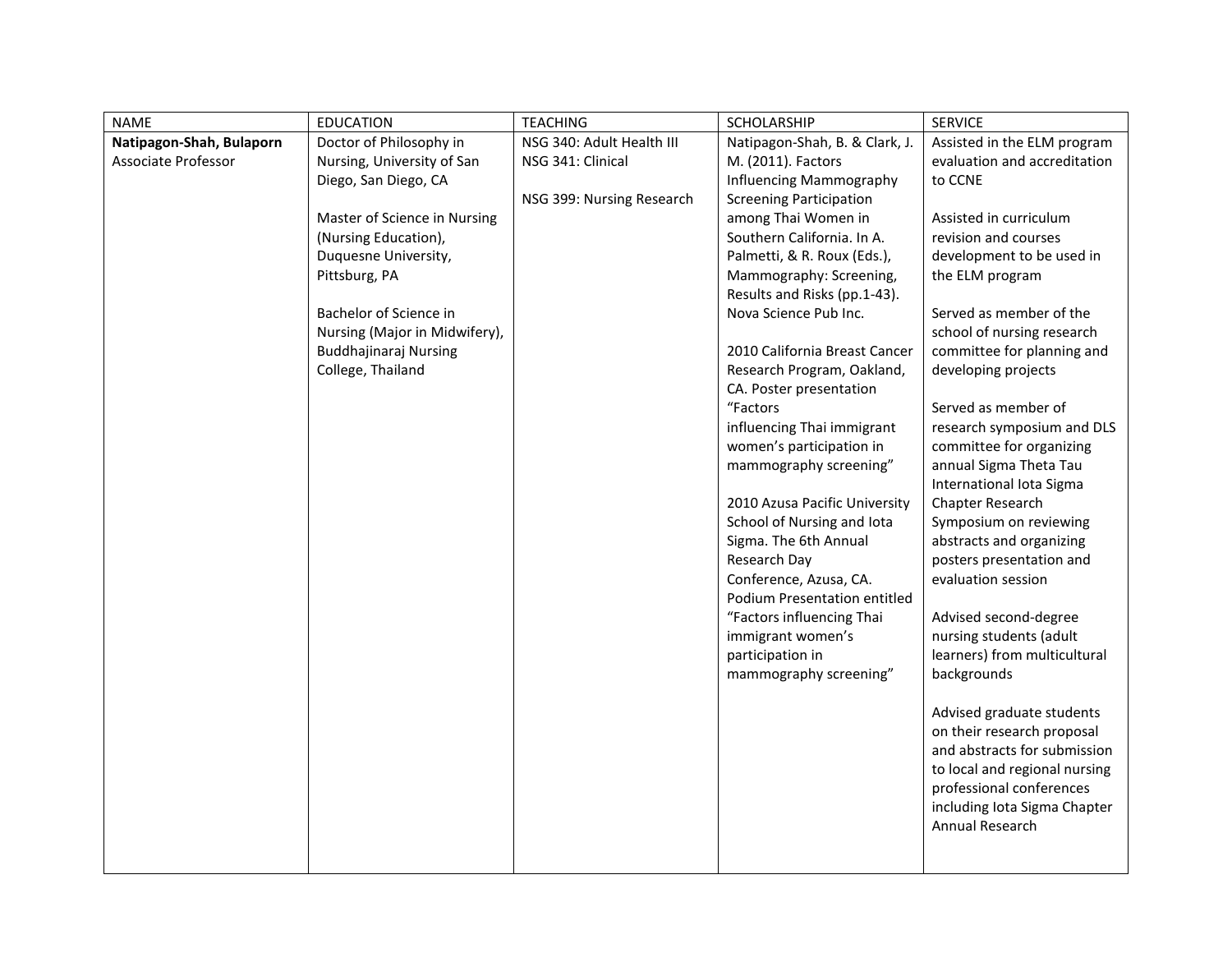| NAME | EDUCATION | TEACHING | SCHOLARSHIP | SERVICE                    |
|------|-----------|----------|-------------|----------------------------|
|      |           |          |             | Symposium, and Sigma Theta |
|      |           |          |             | Tau International Nursing  |
|      |           |          |             | Odyssey Conference         |
|      |           |          |             |                            |
|      |           |          |             |                            |
|      |           |          |             |                            |
|      |           |          |             |                            |
|      |           |          |             |                            |
|      |           |          |             |                            |
|      |           |          |             |                            |
|      |           |          |             |                            |
|      |           |          |             |                            |
|      |           |          |             |                            |
|      |           |          |             |                            |
|      |           |          |             |                            |
|      |           |          |             |                            |
|      |           |          |             |                            |
|      |           |          |             |                            |
|      |           |          |             |                            |
|      |           |          |             |                            |
|      |           |          |             |                            |
|      |           |          |             |                            |
|      |           |          |             |                            |
|      |           |          |             |                            |
|      |           |          |             |                            |
|      |           |          |             |                            |
|      |           |          |             |                            |
|      |           |          |             |                            |
|      |           |          |             |                            |
|      |           |          |             |                            |
|      |           |          |             |                            |
|      |           |          |             |                            |
|      |           |          |             |                            |
|      |           |          |             |                            |
|      |           |          |             |                            |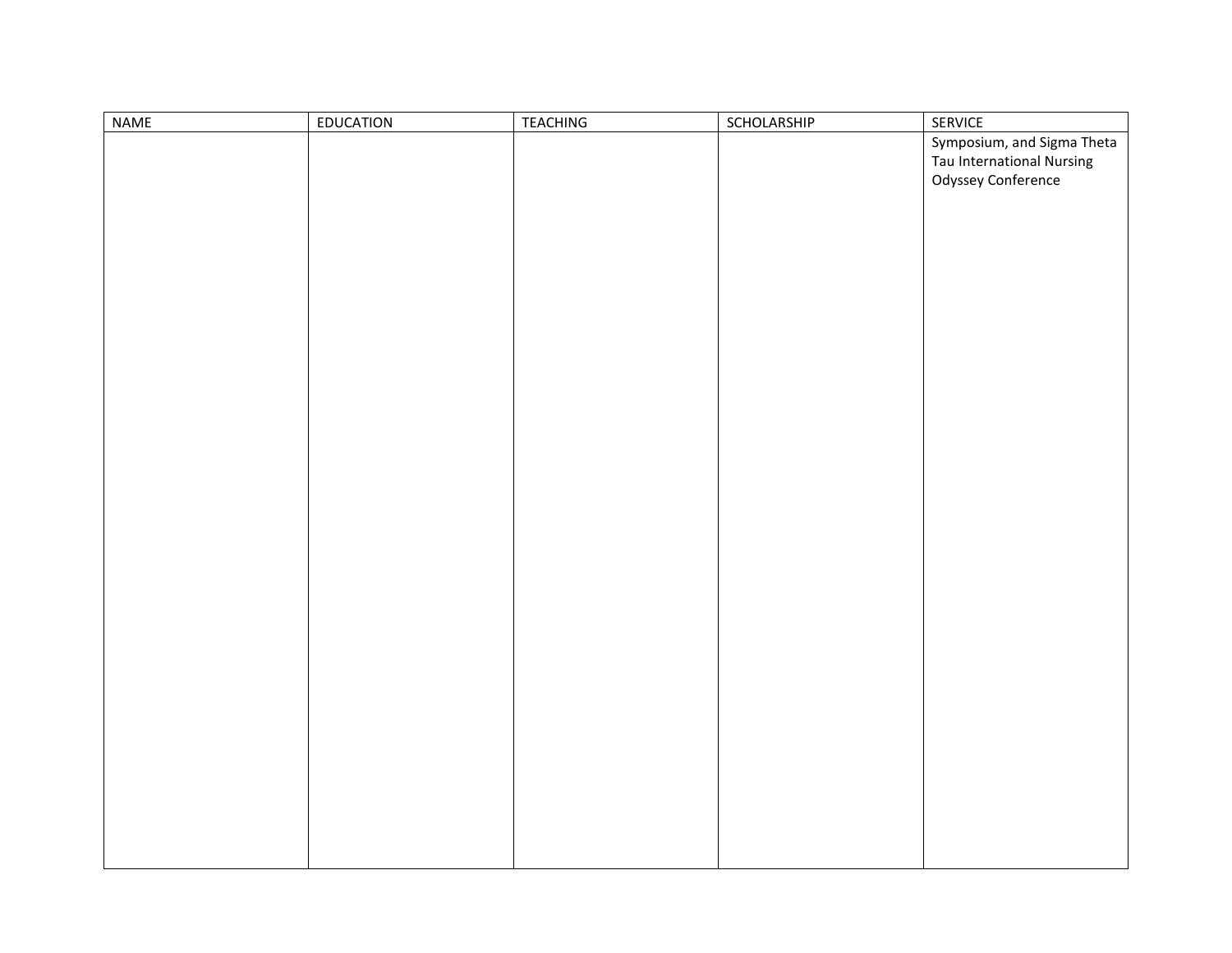| <b>NAME</b>   | <b>EDUCATION</b>              | <b>TEACHING</b>                   | SCHOLARSHIP                         | <b>SERVICE</b>                         |
|---------------|-------------------------------|-----------------------------------|-------------------------------------|----------------------------------------|
| Rankin, Larry | Doctor of Philosophy in       | NSG 450: Community                | Lehman, S., Rogers, S. &            | <b>Faculty Council</b>                 |
| Professor     | Nursing, University of        | <b>Mental Health Nursing</b>      | Rankin, L.(2015). A Journey         | Representative, 2010                   |
| Tenured       | Michigan, Ann Arbor, MI       | NSG 451: Clinical                 | to Articulating the Meaning,        |                                        |
|               |                               |                                   | Quality and Integrity of the        | <b>Strategic Planning</b>              |
|               | Master of Arts in Health      | NSG 446: Interventions in         | Degree. Presented at the            | Committee, 2009                        |
|               | Services Management,          | <b>Family Violence</b>            | 2015 LiveText Annual                |                                        |
|               | Webster University, San       |                                   | Conference, July 14, 2015 in        | <b>Graduate &amp; Extended Studies</b> |
|               | Diego, CA,                    | GNSG 501: Writing and<br>Research | Nashville, TN                       | Committee, 2012-2015                   |
|               | Bachelor of Science in        |                                   | Francisco, D., Rankin, L. &         | University Institutional               |
|               | Nursing, Eastern Michigan     | GNSG 545: Theoretical             | Kim, S. (2014). Adherence to        | Review Board                           |
|               | University, Ypsilanti, MI     | Foundations and                   | <b>Colorectal Cancer and Polyps</b> |                                        |
|               |                               | Research                          | <b>Screening Recommendations</b>    | Event Planning Committee,              |
|               | Music Performance and         |                                   | Among Filipino-American.            | 2008-2010                              |
|               | Nursing Education Majors,     | GNSG 620: Nursing Theory          | Gastroenterology Nursing,           |                                        |
|               | University of North Carolina, | and Research Methods              | 384-390.                            | <b>Convocation Assistant</b>           |
|               | Greensboro, NC                |                                   |                                     | Marshall, 2009-Present                 |
|               |                               |                                   | Kim, S. C, Plumb, R., Gredig,       |                                        |
|               | Associate in Arts, Liberal    |                                   | Q.N, Rankin, L.B. & Taylor, B.      | <b>SON Program Assessment</b>          |
|               | Arts Major, New River         |                                   | (2008) Medium-Term Post-            | Committee Chair, 2014-                 |
|               | Community College, Dublin,    |                                   | Katrina Health Sequelae             | present                                |
|               | VA                            |                                   | among New Orleans                   |                                        |
|               |                               |                                   | Residents: Predictors of Poor       | SON Curriculum and                     |
|               |                               |                                   | Mental and Physical Health.         | <b>Evaluation Committee</b>            |
|               |                               |                                   | Blackwell Publishing Ltd,           | SON Academic & Student                 |
|               |                               |                                   | Journal of Clinical Nursing,        | Affairs Committee                      |
|               |                               |                                   | 17, 2335-2342.                      |                                        |
|               |                               |                                   |                                     | Senior Faculty Team                    |
|               |                               |                                   |                                     | <b>MSN Committee</b>                   |
|               |                               |                                   |                                     |                                        |
|               |                               |                                   |                                     |                                        |
|               |                               |                                   |                                     |                                        |
|               |                               |                                   |                                     |                                        |
|               |                               |                                   |                                     |                                        |
|               |                               |                                   |                                     |                                        |
|               |                               |                                   |                                     |                                        |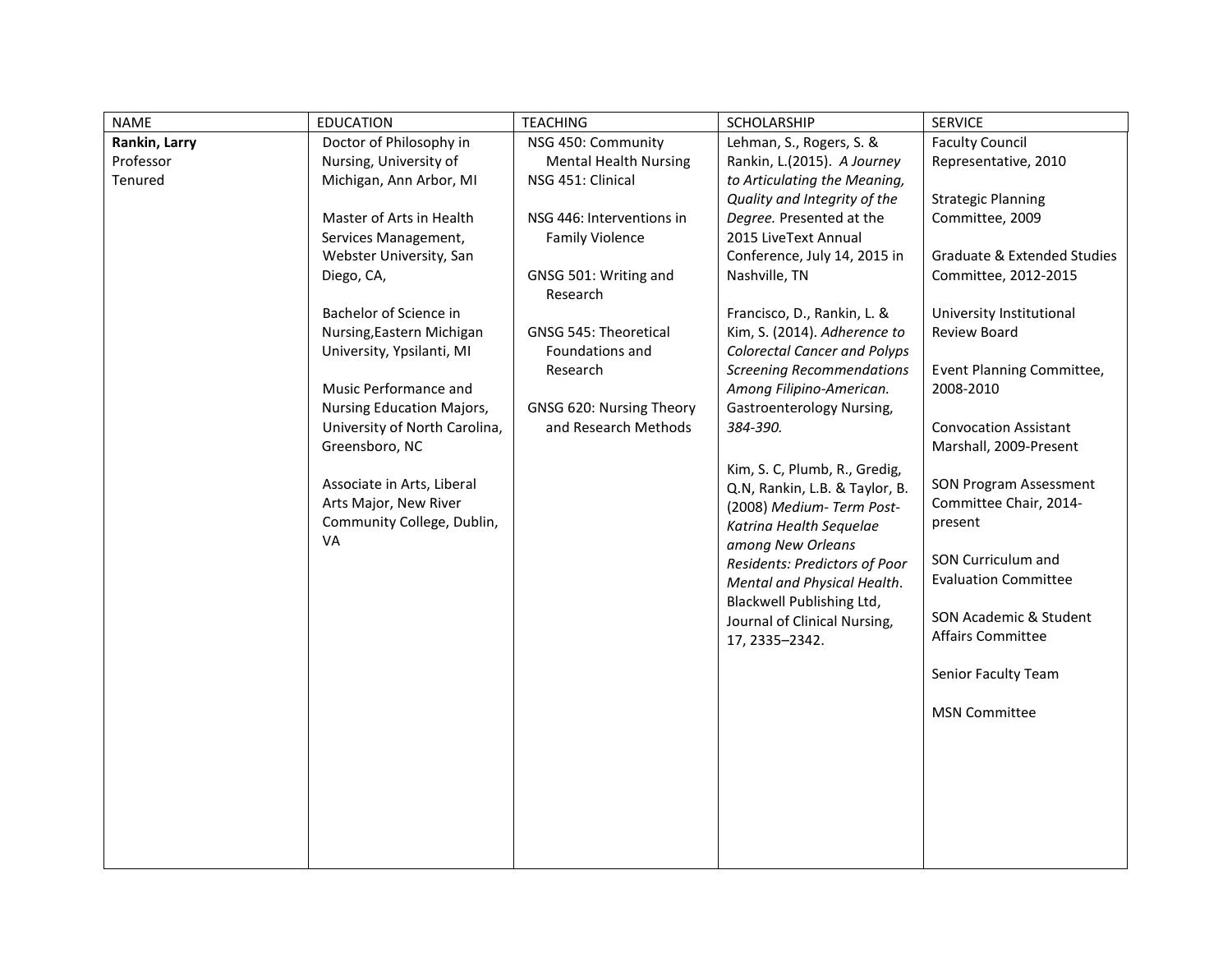| <b>NAME</b>                                                                                | <b>EDUCATION</b>                                                                                                                                                                                                                                                                                                                                      | <b>TEACHING</b>                                                                                                                                                                            | SCHOLARSHIP                                                                                                                                                                                                                                                                                                                                                                                                                                                                                                                                                                                                                                                                                                                                                                                                                                                                                                                       | <b>SERVICE</b>                                                                                                                                                                                                                                                                                                                                                                                                                                                                                                                                                                                                            |
|--------------------------------------------------------------------------------------------|-------------------------------------------------------------------------------------------------------------------------------------------------------------------------------------------------------------------------------------------------------------------------------------------------------------------------------------------------------|--------------------------------------------------------------------------------------------------------------------------------------------------------------------------------------------|-----------------------------------------------------------------------------------------------------------------------------------------------------------------------------------------------------------------------------------------------------------------------------------------------------------------------------------------------------------------------------------------------------------------------------------------------------------------------------------------------------------------------------------------------------------------------------------------------------------------------------------------------------------------------------------------------------------------------------------------------------------------------------------------------------------------------------------------------------------------------------------------------------------------------------------|---------------------------------------------------------------------------------------------------------------------------------------------------------------------------------------------------------------------------------------------------------------------------------------------------------------------------------------------------------------------------------------------------------------------------------------------------------------------------------------------------------------------------------------------------------------------------------------------------------------------------|
| Riingen, Michelle<br>Associate Dean, School of<br><b>Nursing RN-BSN Program</b><br>Tenured | Doctor of Nursing Practice,<br>Case Western Reserve<br>University, Cleveland, OH<br>Master of Science in<br>Nursing, University of San<br>Diego, San Diego, CA<br>Bachelor of Science in<br>Nursing, University of San<br>Diego, San Diego, CA, Dean's<br>List<br>Associate Degree in Nursing,<br>Southwestern Community<br>College, Chula Vista, CA, | NSG250: Adult Health I<br>NSG 251: Clinical<br>NSG 260: Adult Health II<br>NSG 261: Clinical<br>NSG270: Pharmacology<br><b>GNSG 630: Educating Nurses</b><br>for Radical<br>Transformation | Kim, S., Oliveri, D., Riingen,<br>M., Taylor, B., & Rankin, L.<br>(2013). Randomized<br>controlled trial of graduate-<br>to-undergraduate student<br>mentoring program. Journal<br>of Professional Nursing,<br>$(29)6, 43-49.$<br>Kim, S., Oliveri, D., Riingen,<br>M., Rankin, L. & Taylor, B.<br><b>Evaluation of a Mentoring</b><br>Program on Knowledge,<br>Confidence, and Anxiety<br>Level among Sophomore<br><b>Baccalaureate Nursing</b><br>Students. Manuscript<br>submitted.<br>Kim, S., Riingen, M., &<br>Rankin, L. Importance and<br>Use of Core Competencies of<br><b>Clinical Nurse Specialist</b><br>among Graduate Nursing<br>Students, Data analysis in<br>progress.<br>McComas, J., Riingen, M. &<br>Kim, S. (2014, December).<br>The Impact of an Electronic<br><b>Medication Administration</b><br>Record on Medication<br>Administration Efficiency and<br>Errors. CIN: Computers,<br>Informatics, Nursing. | <b>Structural Governance</b><br>Committee<br>$\cdot$ Chair, 2011-2012<br>· Member, 2012-2014<br>New Adjunct Orientation/<br>Faculty Panelist, 2013-2014<br>Commencement, Assistant<br>Marshall, 2007-present<br><b>Curriculum Evaluation</b><br>Committee, Chair 2006-2015<br>Scholarship Committee,<br>Member 2010-present<br>MSN Committee, Member<br>2007-present<br>Sophomore Coordinator<br>2003-2004, 2006-2007 &<br>2008-2013<br>Library Liaison, 1999-2006<br><b>Academic &amp; Student Affairs</b><br>Committee<br>$\cdot$ Chair, 2001-2003<br>Member, 1999-2006<br>Selection Committee,<br>Member, 1999-present |
|                                                                                            |                                                                                                                                                                                                                                                                                                                                                       |                                                                                                                                                                                            |                                                                                                                                                                                                                                                                                                                                                                                                                                                                                                                                                                                                                                                                                                                                                                                                                                                                                                                                   |                                                                                                                                                                                                                                                                                                                                                                                                                                                                                                                                                                                                                           |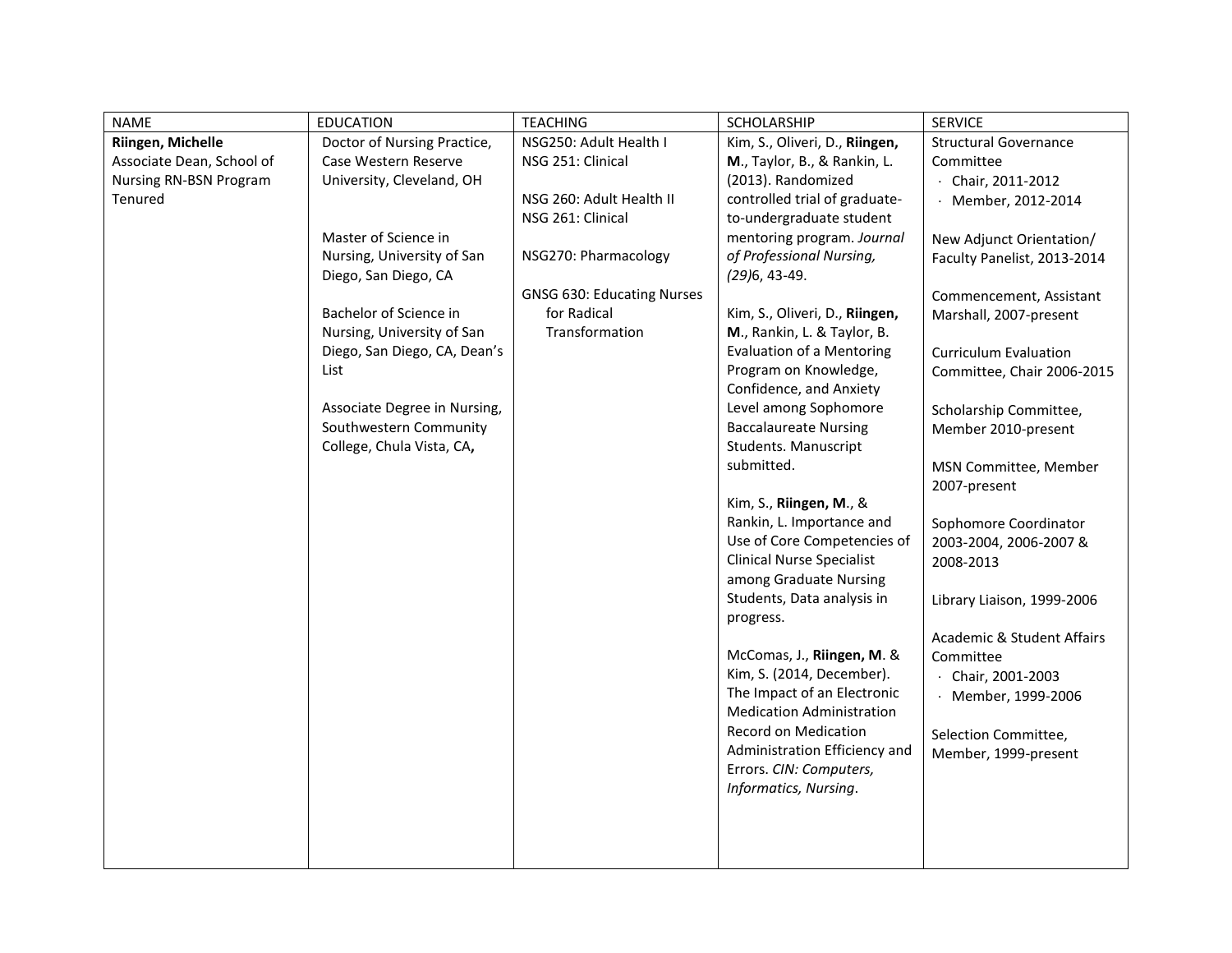| <b>NAME</b>         | <b>EDUCATION</b>         | <b>TEACHING</b>            | <b>SCHOLARSHIP</b>                   | <b>SERVICE</b>                  |
|---------------------|--------------------------|----------------------------|--------------------------------------|---------------------------------|
| Sawyer, Monique     | Doctorate of Nursing     | NRS 399: Nursing Research  | Sawyer, M. C., & Nunez, D. E.        | Helix Charter High School       |
| Assistant Professor | Practice, Arizona State  |                            | (2014). Cognitive-behavioral         | [2013-2015]La Mesa, CA.         |
|                     | University, Tucson, AZ   | NRS 350: Caring Faithfully | therapy for anxious children:        | Consultant and clinical         |
|                     |                          | NRS 351: Clinical          | From evidence to practice.           | expert to a high school         |
|                     | Bachelor of Science in   |                            | Worldviews on Evidence-              | senior for her senior           |
|                     | Nursing, Point Loma      | GNSG 622: Evidence Based   | Based Nursing, 11(1), 65-71.         | project on adolescent           |
|                     | Nazarene University, San | Practice                   |                                      | anxiety.                        |
|                     | Diego, CA                |                            | American Psychiatric Nurses          |                                 |
|                     |                          |                            | <b>Association [April 2014]</b>      | Girls on the Run [2010-         |
|                     |                          |                            | Podium presentation: COPE            | 2012] Maricopa County, AZ.      |
|                     |                          |                            | for Children: An Evidence-           | Running buddy in a              |
|                     |                          |                            | <b>Based and Innovative CBT</b>      | nonprofit prevention            |
|                     |                          |                            | <b>Program for Anxious</b>           | program that seeks to           |
|                     |                          |                            | Children.                            | develop self-respect and        |
|                     |                          |                            |                                      | healthy lifestyles in           |
|                     |                          |                            | National Association of              | preteen girls through           |
|                     |                          |                            | <b>Pediatric Nurse Practitioners</b> | running.                        |
|                     |                          |                            | [March 2014] Podium                  |                                 |
|                     |                          |                            | presentation: Anxious and            | <b>AMIGOS Mentoring Program</b> |
|                     |                          |                            | Depressed Youth: Screening,          | [2008-2009] Nativity Prep       |
|                     |                          |                            | Assessment and Active, Early         | Academy, San Diego, CA.         |
|                     |                          |                            | <b>Mental Health: Interventions</b>  | Mentored a seventh-grade        |
|                     |                          |                            | to Bridge the Gap Between            | girl in an impoverished         |
|                     |                          |                            | Evidence and Practice. Co-           | area through weekly one-        |
|                     |                          |                            | Presenter: Pamela Lusk.              | on-one meetings.                |
|                     |                          |                            | American Psychiatric Nurses          |                                 |
|                     |                          |                            | Association [October 2013]           |                                 |
|                     |                          |                            | Podium presentation: COPE            |                                 |
|                     |                          |                            | for Children: An Evidence-           |                                 |
|                     |                          |                            | <b>Based and Feasible CBT</b>        |                                 |
|                     |                          |                            | <b>Program for Anxious</b>           |                                 |
|                     |                          |                            | Children. Poster                     |                                 |
|                     |                          |                            | presentation: Empowering             |                                 |
|                     |                          |                            | Students to Implement EBP in         |                                 |
|                     |                          |                            | Psychiatric Practice.                |                                 |
|                     |                          |                            |                                      |                                 |
|                     |                          |                            |                                      |                                 |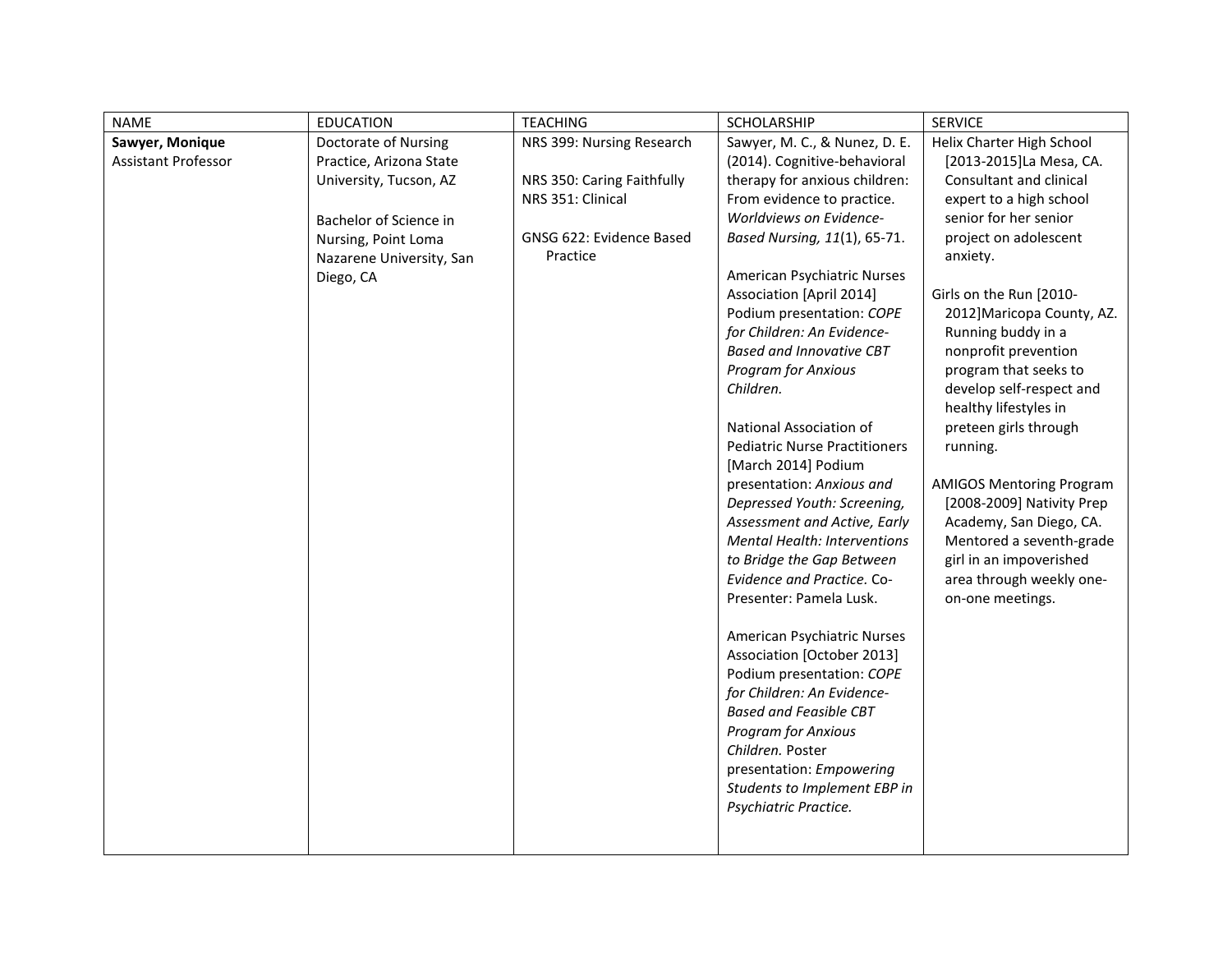| <b>NAME</b>                        | <b>EDUCATION</b>                                                                                                                                                                                                                                                                                   | <b>TEACHING</b>                                                                                                                                                                                                                                                                                                                                                                                                  | SCHOLARSHIP                                                                                                                                                                                                                                                                                                                                                                                                                                                                                                                                                                                                                                                                                                                               | <b>SERVICE</b>                                                                                                                                                                                                                                                                                                                                                                                                                                                                                                                                                                                                                                                                                                                                                                                    |
|------------------------------------|----------------------------------------------------------------------------------------------------------------------------------------------------------------------------------------------------------------------------------------------------------------------------------------------------|------------------------------------------------------------------------------------------------------------------------------------------------------------------------------------------------------------------------------------------------------------------------------------------------------------------------------------------------------------------------------------------------------------------|-------------------------------------------------------------------------------------------------------------------------------------------------------------------------------------------------------------------------------------------------------------------------------------------------------------------------------------------------------------------------------------------------------------------------------------------------------------------------------------------------------------------------------------------------------------------------------------------------------------------------------------------------------------------------------------------------------------------------------------------|---------------------------------------------------------------------------------------------------------------------------------------------------------------------------------------------------------------------------------------------------------------------------------------------------------------------------------------------------------------------------------------------------------------------------------------------------------------------------------------------------------------------------------------------------------------------------------------------------------------------------------------------------------------------------------------------------------------------------------------------------------------------------------------------------|
| Scott, Judy<br>Assistant Professor | Doctor of Philosophy in Nursing,<br>Graduation expected December,<br>2015, University of San Diego, San<br>Diego, CA<br>Master of Science in Nursing,<br>Nursing Education, University of<br>Phoenix, Phoenix, AZ<br>Bachelor of Science in Nursing,<br>University of New Hampshire,<br>Durham, NH | NSG 150: Caring Faithfully<br>NSG 250: Adult Health I<br>NSG 251: Clinical<br>NSG 260: Adult Health II<br>NSG 261: Clinical<br>NSG 460: Community Helath<br><b>Nursing</b><br>NSG 461: Clinical<br>Lead faculty for Community<br>Health integration through<br>SON curriculum<br>NSG 491/495: Nursing<br>Preceptorship/<br>Externships<br>GNSG 626: Family Health CNS<br>Role Acquisition<br>GNSG 626L: Clinical | Scott, J. (2014). Five days at<br>Memorial: Life and death in a<br>storm-ravaged hospital<br>September, 2014 Journal of<br>Teaching and Learning in<br>Nursing<br>Hassankhani, H., Jafarabadi,<br>M., Kakhki, D., Malek, M.,<br>&Scott, J. (2014). Reliability<br>and validity of the Persian<br>version of the Falls Efficacy<br>Scale. Journal of the American<br>Geriatrics Society.<br>Poster presentation: Western<br>Institute of Nursing, March<br>2014: The lived experience of<br>older women who move to<br>assisted living.<br>Poster presentation:<br>University of San Diego, May,<br>2014: The lived experience of<br>older women who move to<br>assisted living within a<br><b>Continuing Care Retirement</b><br>Community | SON Academic & Student<br>Affairs Committee member,<br>2009-present<br>SON Media Liaison, 2009-<br>present<br>SON Selection committee<br>member, 2010-2013<br><b>SON Health Promotion</b><br>Center Committee member<br>and faculty liaison, 2010-<br>present<br>Faculty Diversity committee,<br>2012-2013: charged with<br>improving faculty<br>awareness of diversity<br>issues at the level of the<br>classroom and student<br>environment<br>Wellness Committee, 2014-<br>present: a new initiative to<br>improve faculty and staff<br>health. Liberty Station<br>Coordination of events and<br>planning.<br><b>Faculty Resource</b><br>committee, 2015<br>Officer: Sigma Theta Tau<br>International Zeta Mu<br>Chapter at Large:<br>President-Elect,<br>Program developer,<br>(2008-present) |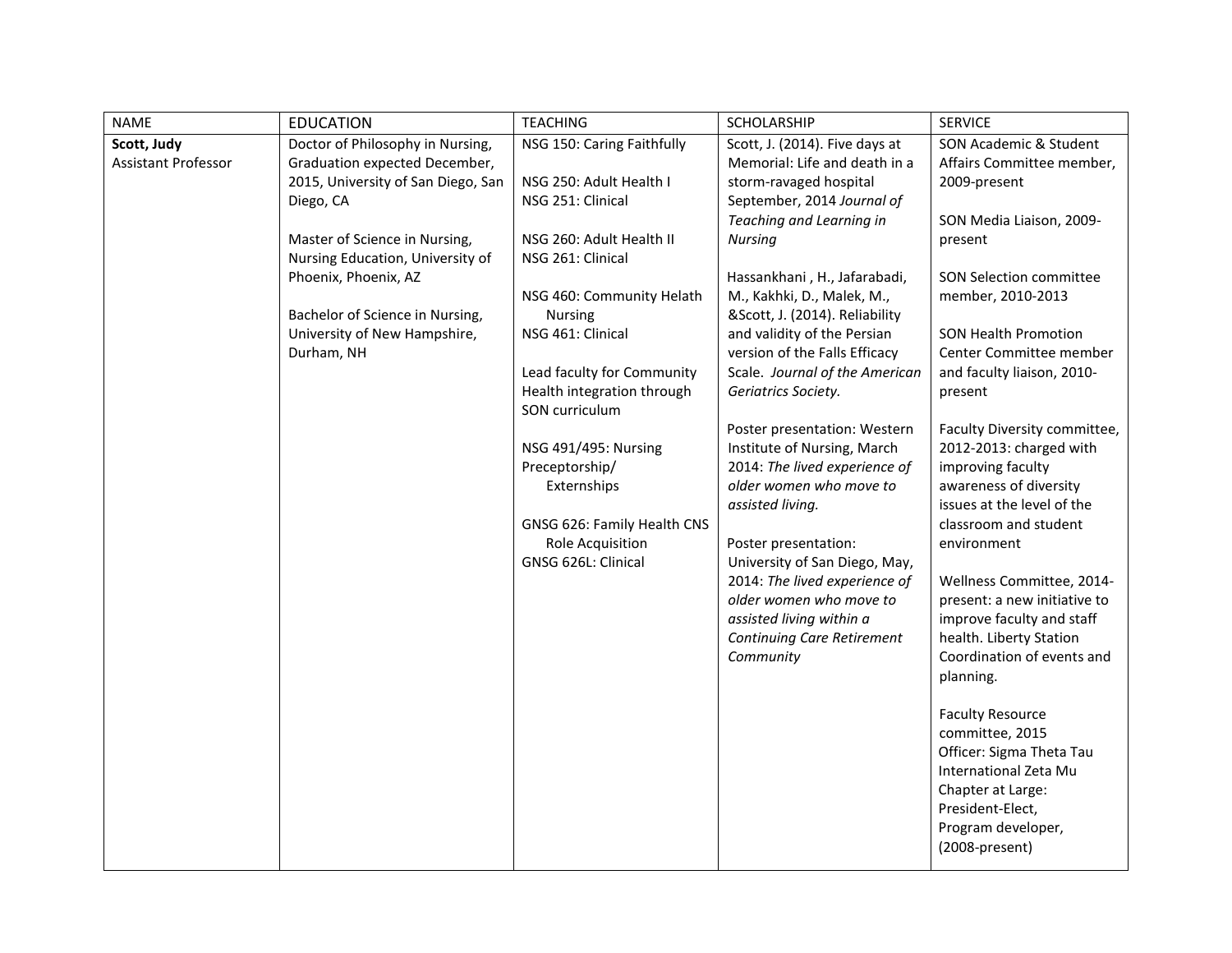| <b>NAME</b>                             | <b>EDUCATION</b>                                                                                                                                                                                                               | <b>TEACHING</b>                                                                                                                                         | SCHOLARSHIP                                                                                                                                                                                                                                                                                                                | <b>SERVICE</b>                                                                                                                                                                                                |
|-----------------------------------------|--------------------------------------------------------------------------------------------------------------------------------------------------------------------------------------------------------------------------------|---------------------------------------------------------------------------------------------------------------------------------------------------------|----------------------------------------------------------------------------------------------------------------------------------------------------------------------------------------------------------------------------------------------------------------------------------------------------------------------------|---------------------------------------------------------------------------------------------------------------------------------------------------------------------------------------------------------------|
| Sloan, Christine<br>Associate Professor | Doctorate of Philosophy in<br>Nursing, University of San Diego,<br>San Diego, CA<br>Master of Science in Nursing/<br>Clinical Nurse Specialist - Family<br>Health, Nursing Education focus,<br>Point Loma Nazarene University, | NSG310: Nursing Care of<br>Families: Child/<br><b>Adolescent Focus</b><br>NSG311: Clinical<br>NSG270: Pharmacology<br><b>GNSG625: Pediatric Nursing</b> | Honor's Student: Melissa<br>Kingsley 2012-2013, An<br><b>Exploration of Perceived</b><br><b>Faculty Support and its</b><br>Relationship to Student Nurse<br><b>Stress and Wellbeing</b><br>Point Loma Nazarene<br>University                                                                                               | Military Outreach<br>Ministries, SON Christmas<br>Store, 2010 - Present<br><b>Evidence-Based Practice</b><br>Council, member, Rady<br>Children's Hospital, 2011-<br>Present                                   |
|                                         | San Diego, CA<br>Bachelor of Science in Nursing,<br>University of Arizona, Tucson, AZ                                                                                                                                          | <b>CNS Role Acquisition</b><br>GNSG625L: Clinical<br>NSG480: Capstone<br>NSG481: Capstone Clinical                                                      | Kim, S.C., Burke, L., Sloan, C. &<br>Barnett, S. (2013). Attitudes<br>toward teen mothers among<br>nursing students and<br>psychometric evaluation of<br>Positivity Toward Teen<br>Mothers Scale. Nursing<br>Education Today, (33), 986-991.                                                                               | Presented "Parental Hope"<br>at monthly meeting<br>Achievement Rewards for<br>College Scientists, San Diego<br>Chapter, 2011<br><b>SON New Student</b><br>Orientation Coordinator,<br>2007- present           |
|                                         |                                                                                                                                                                                                                                |                                                                                                                                                         | Poster Presentation: Hope,<br><b>Uncertainty and Coping</b><br>among Parents of Children<br>with High-Risk Cancer, April<br>2013. Western Institute of<br>Nursing Conference, Anaheim,<br>CA.<br>A Longitudinal Exploration of<br>Calling and Vocation in<br><b>Baccalaureate Nursing</b><br><b>Students at Point Loma</b> | SON Junior Faculty Team<br>Coordinator, 2012 - present<br><b>Certified Pediatric Nurse</b><br>Preparation Course,<br>Instructor, Growth &<br>Development lecture, Rady<br>Children's Hospital, 2013 -<br>2015 |
|                                         |                                                                                                                                                                                                                                |                                                                                                                                                         | Nazarene University (study in<br>progress, 1 <sup>st</sup> data collection<br>completed May 2015).<br>Hope, Uncertainty and Coping<br>among Parents of Children<br>with Cancer. Dissertation<br>defended 5/2015. Manuscript<br>pending.                                                                                    | Program Mentor: Vision<br>Pathways, Bridge Church,<br>San Diego, 2013-2015<br>Institutional Review Board,<br>PLNU, member, 2013-<br>present                                                                   |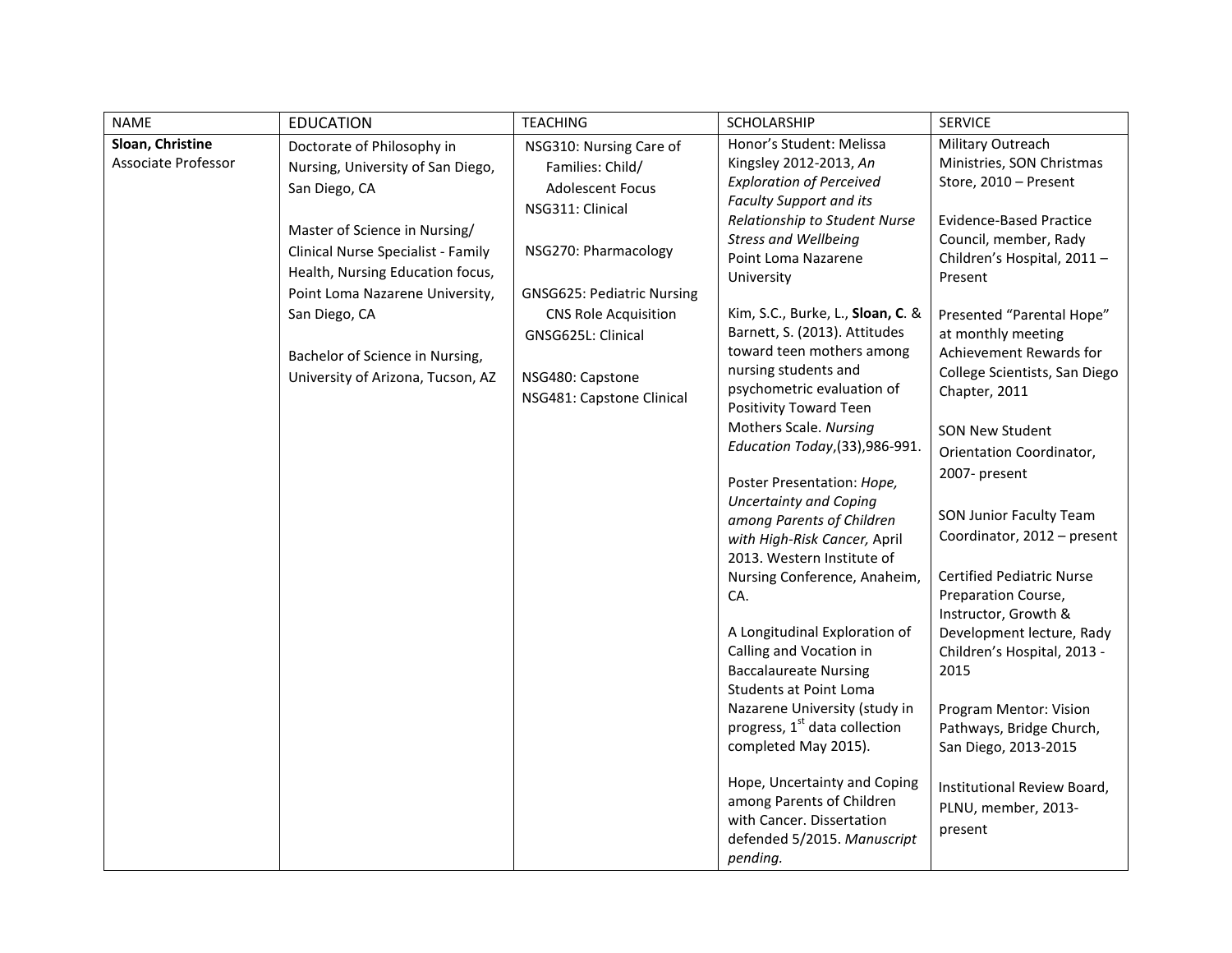| Taylor, Barbara<br>Doctor of Philosophy in Nursing,<br>Keynote Speaker, White Coat<br><b>Academic Student Affairs</b><br>NSG 150: Caring Faithfully<br>Professor<br>University of San Diego, San<br>Ceremony, 2015, Concordia<br>Committee<br>Dean, School of Nursing<br>Diego, CA<br>University.<br>NSG 480: Nursing Capstone<br>Tenured<br>Curriculum and Evaluation<br>Master of Science in Nursing,<br>Lehman, S., Rogers, S., Taylor,<br>Committee<br>Lewis University, Romeoville, IL<br>B., Almonte, A., Wasson, R.<br>(March 27, 2015). Preparing<br>MSN Committee, Chair,<br>Bachelor of Science in Nursing,<br><b>Future Professionals for</b><br>2003-2006<br>Mid-America Nazarene<br>Success in a Technology Driven<br>University, Olathe, KS<br>World. Association of<br>Mid-City Health Promotion<br>American Colleges and<br><b>Center Committee</b><br>Universities (AAC&U)<br>Diversity, Learning and<br><b>Student Success Regional</b><br>(SNAPL) Faculty Advisor,<br>Conference, San Diego, CA.<br>2000-2005<br>2014. STTI Zeta Mu Induction<br>Pinning Committee, 2000-<br>2006<br>Ceremony, Keynote Speaker<br>S. Kim, D. Oliveri, M. Riingen,<br>B. Taylor & L. Rankin. (2013).<br>Program, 2006, 2007<br><b>Randomized Controlled Trial</b><br>Task Force-Structural<br>of Graduate-To-<br>Undergraduate Student<br>Governance, 2012-14<br>Mentoring Program,<br><b>Task Force-Faculty</b><br>Journal of Professional<br>Nursing, 29(6), e43-349.<br>Evaluation, 2012-present<br>S. Hnizdo, R. Archuleta, B.<br><b>Faculty Status Committee</b><br>Taylor & S. Kim. (2013).<br>$\cdot$ Chair, 2003-2006<br>Validity and Reliability of the<br>· Member, 2005-2006,<br>Modified John Hopkins Fall<br>2010-12<br>Risk Assessment Tool for<br><b>Elderly Patients in Home</b><br>Health Care, Geriatric Nursing,<br>34, 423-427.<br>Graduate & Extended<br>Studies Committee, | <b>NAME</b> | <b>EDUCATION</b> | <b>TEACHING</b> | <b>SCHOLARSHIP</b> | <b>SERVICE</b>                                                                                |
|----------------------------------------------------------------------------------------------------------------------------------------------------------------------------------------------------------------------------------------------------------------------------------------------------------------------------------------------------------------------------------------------------------------------------------------------------------------------------------------------------------------------------------------------------------------------------------------------------------------------------------------------------------------------------------------------------------------------------------------------------------------------------------------------------------------------------------------------------------------------------------------------------------------------------------------------------------------------------------------------------------------------------------------------------------------------------------------------------------------------------------------------------------------------------------------------------------------------------------------------------------------------------------------------------------------------------------------------------------------------------------------------------------------------------------------------------------------------------------------------------------------------------------------------------------------------------------------------------------------------------------------------------------------------------------------------------------------------------------------------------------------------------------------------------------------------------------------------------------------------------------------------------|-------------|------------------|-----------------|--------------------|-----------------------------------------------------------------------------------------------|
|                                                                                                                                                                                                                                                                                                                                                                                                                                                                                                                                                                                                                                                                                                                                                                                                                                                                                                                                                                                                                                                                                                                                                                                                                                                                                                                                                                                                                                                                                                                                                                                                                                                                                                                                                                                                                                                                                                    |             |                  |                 |                    | <b>Student Nurses' Association</b><br>Pre-Nursing Student Mentor<br>Tenure Committee, 2012-13 |
| present                                                                                                                                                                                                                                                                                                                                                                                                                                                                                                                                                                                                                                                                                                                                                                                                                                                                                                                                                                                                                                                                                                                                                                                                                                                                                                                                                                                                                                                                                                                                                                                                                                                                                                                                                                                                                                                                                            |             |                  |                 |                    | Resource (non-voting) 2003-                                                                   |